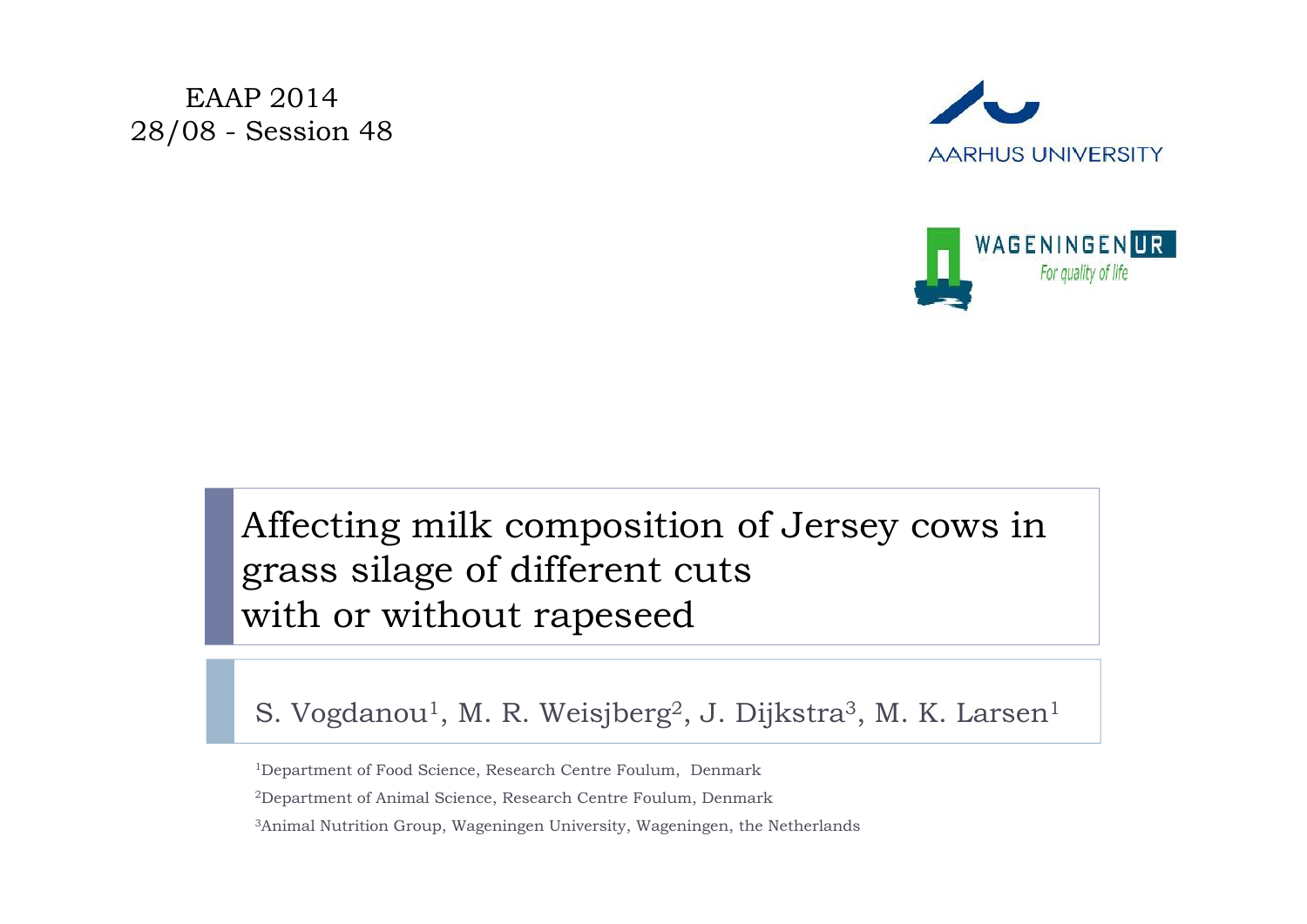

# Agenda

- Background
	- Fatty acids, Antioxidants, Sources
- Aim Hypotheses
- Experimental work
- ▶ Results
- **Discussion** 
	- **Comparison with literature**

## ▶ Conclusions

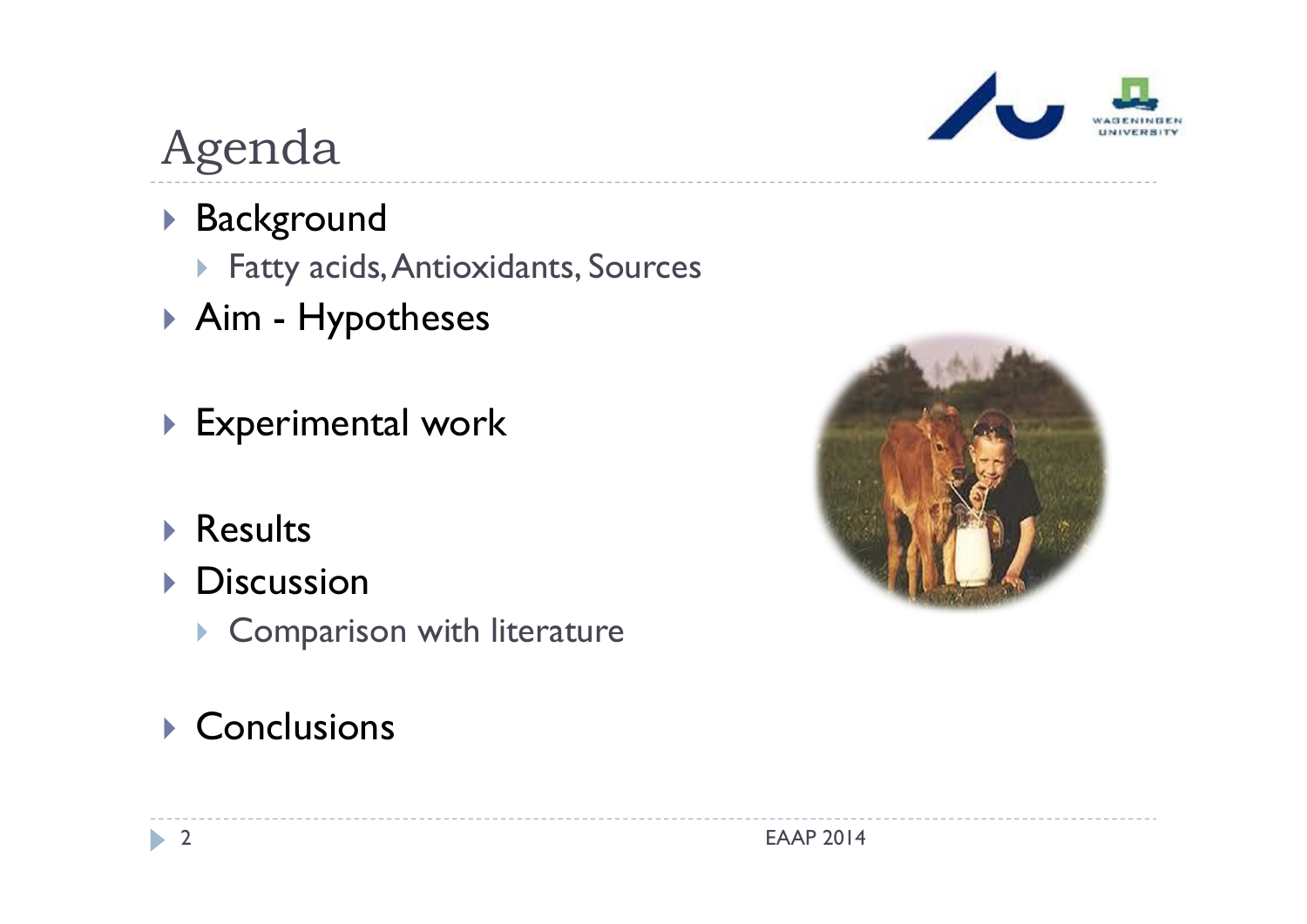

# Fatty acids in milk

▶ More than 400 FA in milk

- ▶ Milk fat contains:
- $\sim$   $-60$ -75% SFA
	- •Palmitic acid (C16:0)
- $\times$  20-25% MUFA
	- •Oleic acid (C18:1*cis*9)
- $\sqrt{}$  0-5% PUFA
	- •Linoleic (C18:2 *<sup>n</sup>*6), α‐linolenic acid (C18:3 *<sup>n</sup>*3)

## ▶ Replace SFA with cis-MUFA & PUFA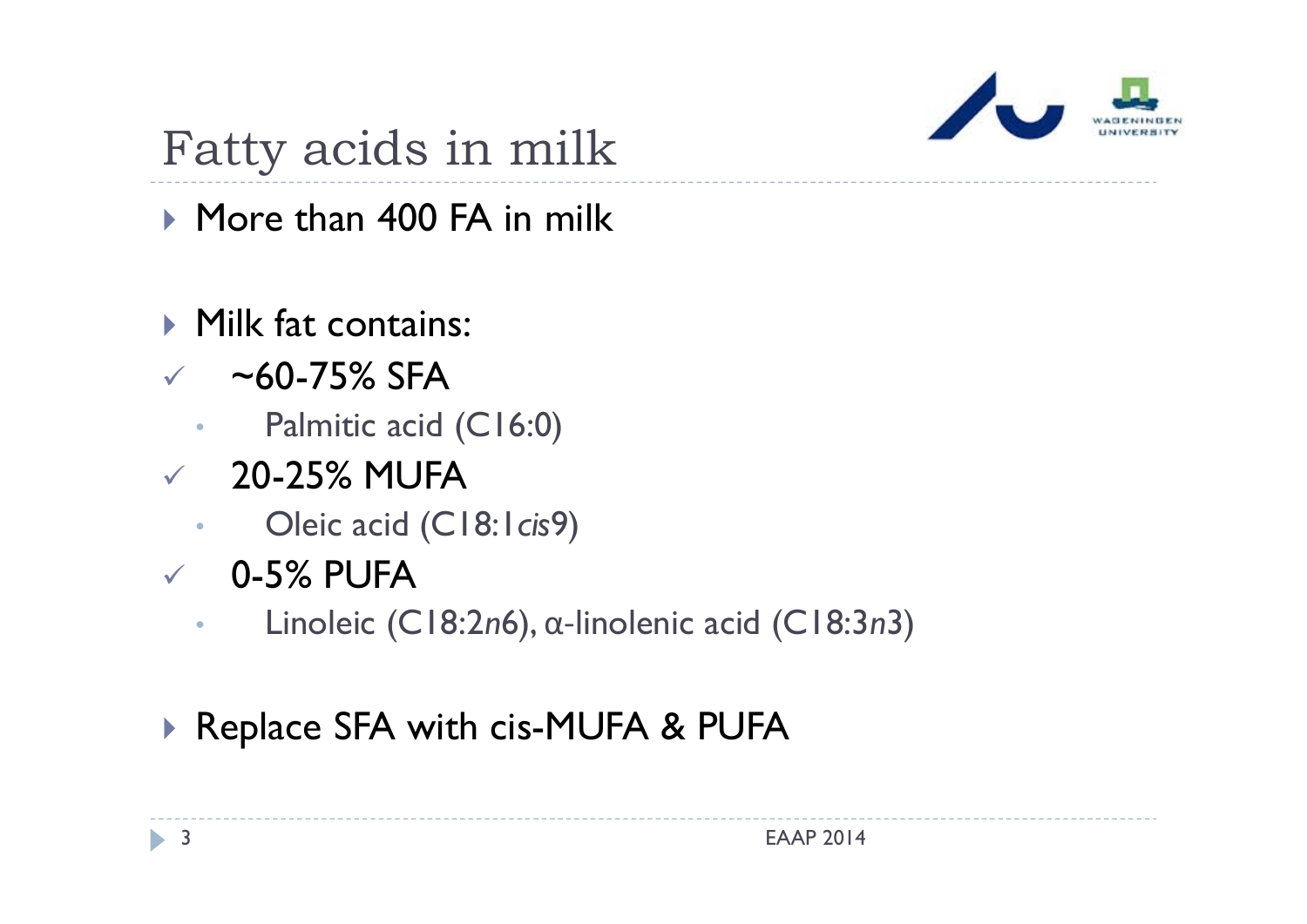

# Lipid metabolism

- 1.Hydrolysis
- 2.Biohydrogenation of unsaturated FA

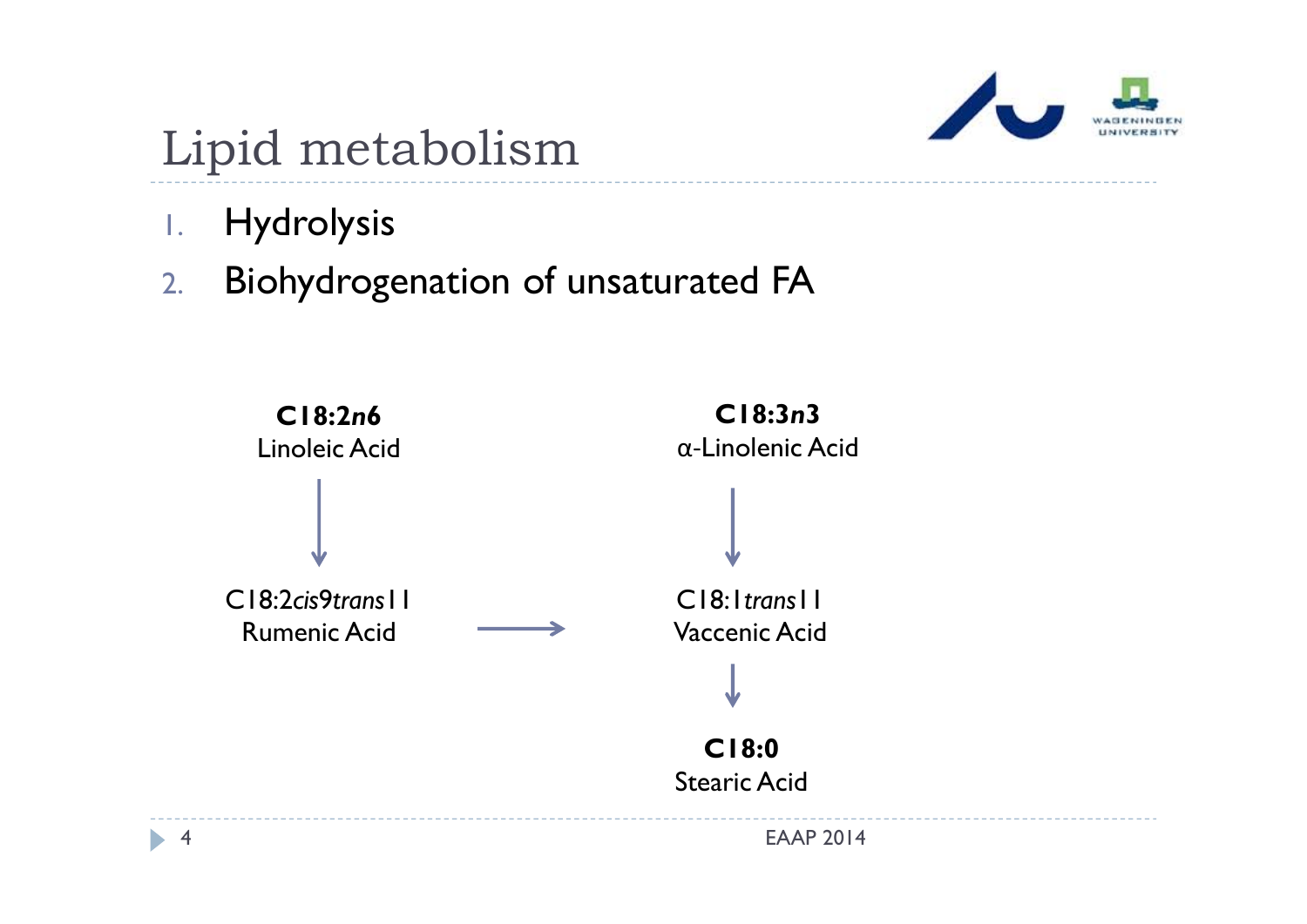

# Antioxidants

- $\blacktriangleright$ Carotenoids:
- o xanthophylls (lutein and zeaxanthin) – *not* converted into vitamin A
- ocarotenes - precursors of vitamin A
- $\blacktriangleright$ Tocopherols:
- o<sup>α</sup>-, β-, γ- and δ-tocopherols: saturated vitamins
- oAlpha-tocopherol  $\rightarrow$  highest antioxidant activity
- Antioxidants: delay oxidation of milk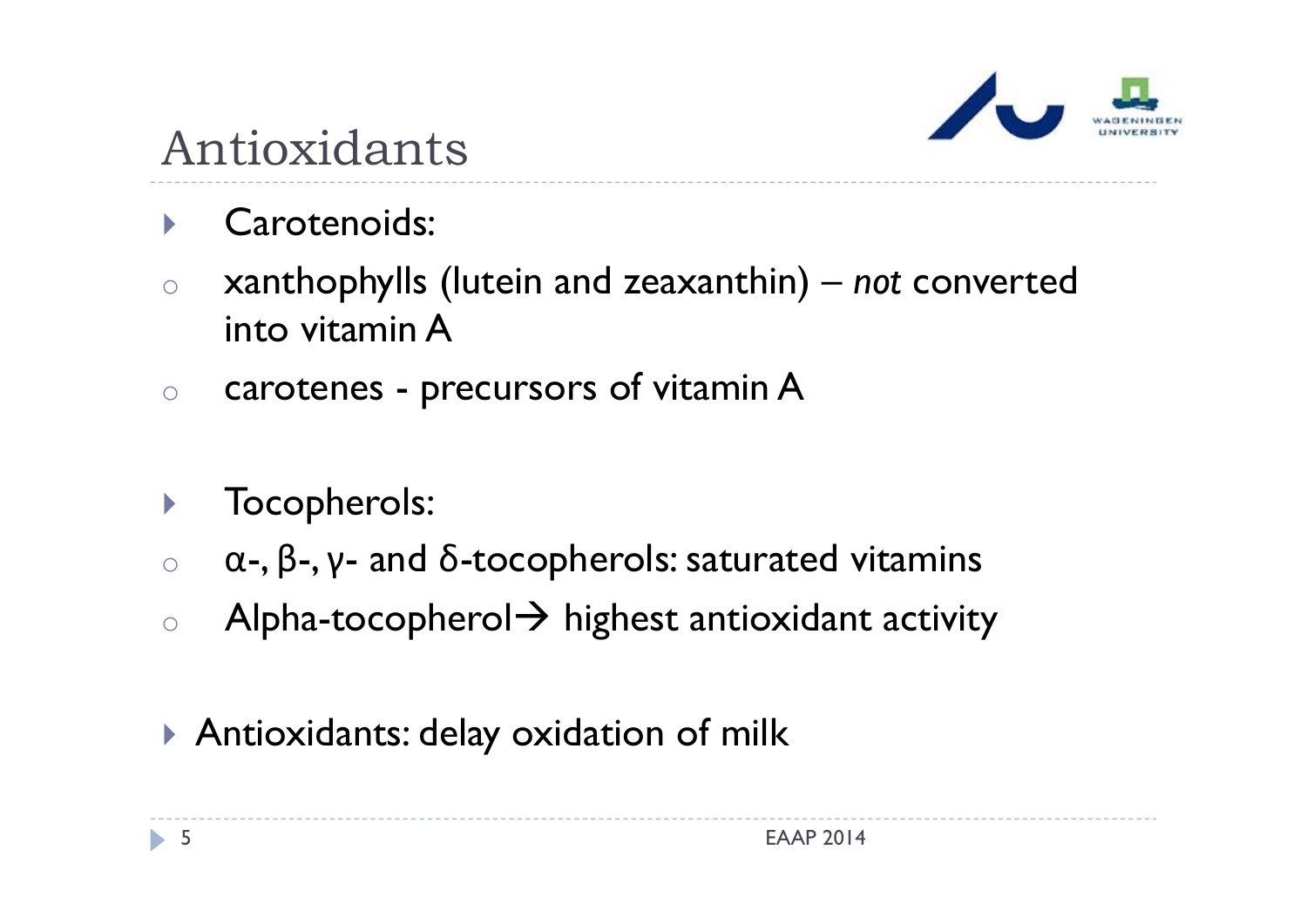

# Sources of FA and antioxidants

- 1. Grass forages
- ▶ Source of UFA and *n*-3 PUFA, carotenoids and tocopherols
- Variations according to species, cultivars, conservation method, maturity or times of harvest

## 2. Oilseeds

- **Increased caloric density of the ration**
- ▶ ↓short-chain FA and SFA, ↑long-chain FA, MUFA and PUFA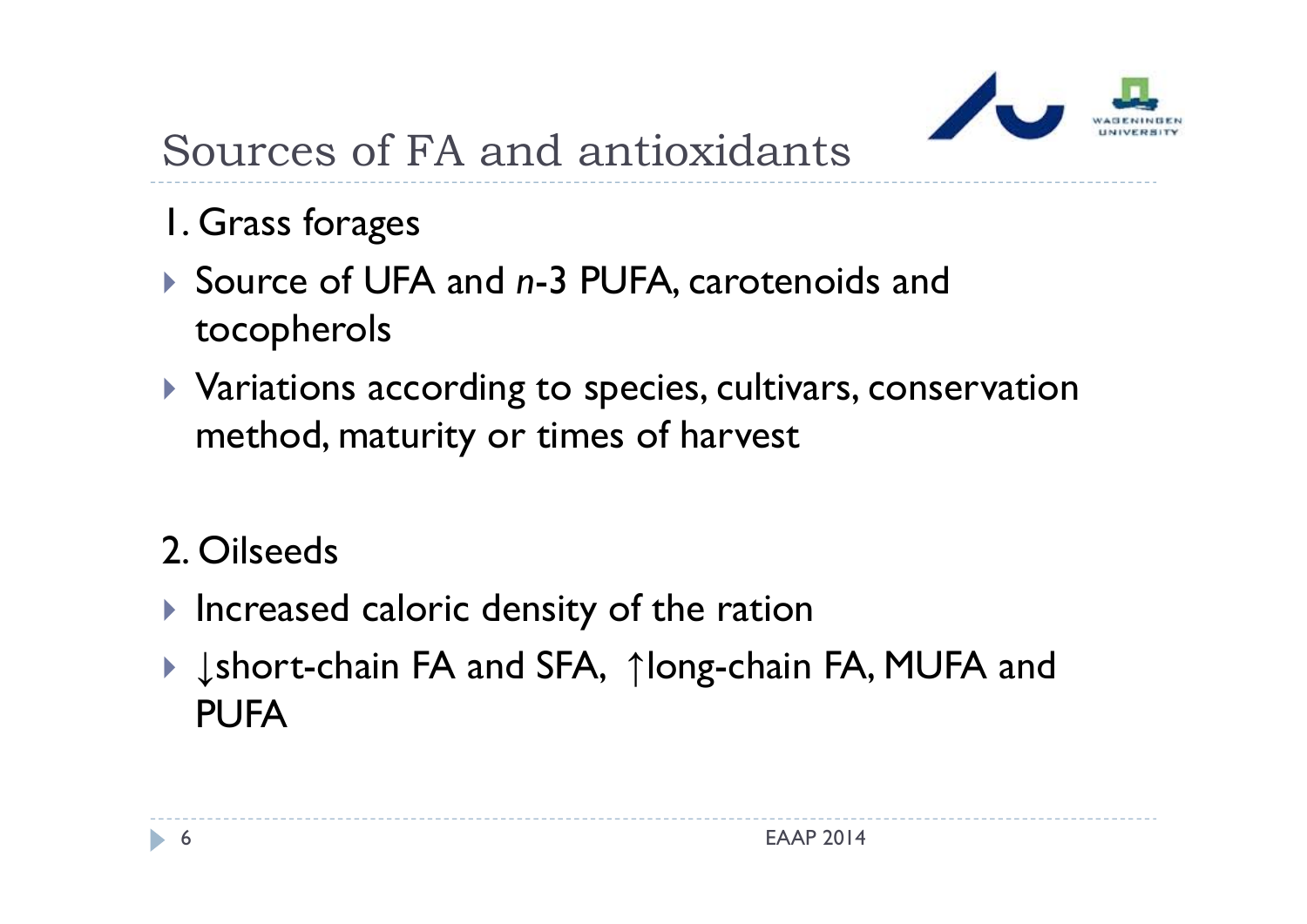

## Aim

 $\blacktriangleright$  To evaluate the effect of grass silage of different harvest times with or without rapeseed supplementation on fatty acid, carotenoid and tocopherol content in milk of Jersey cattle

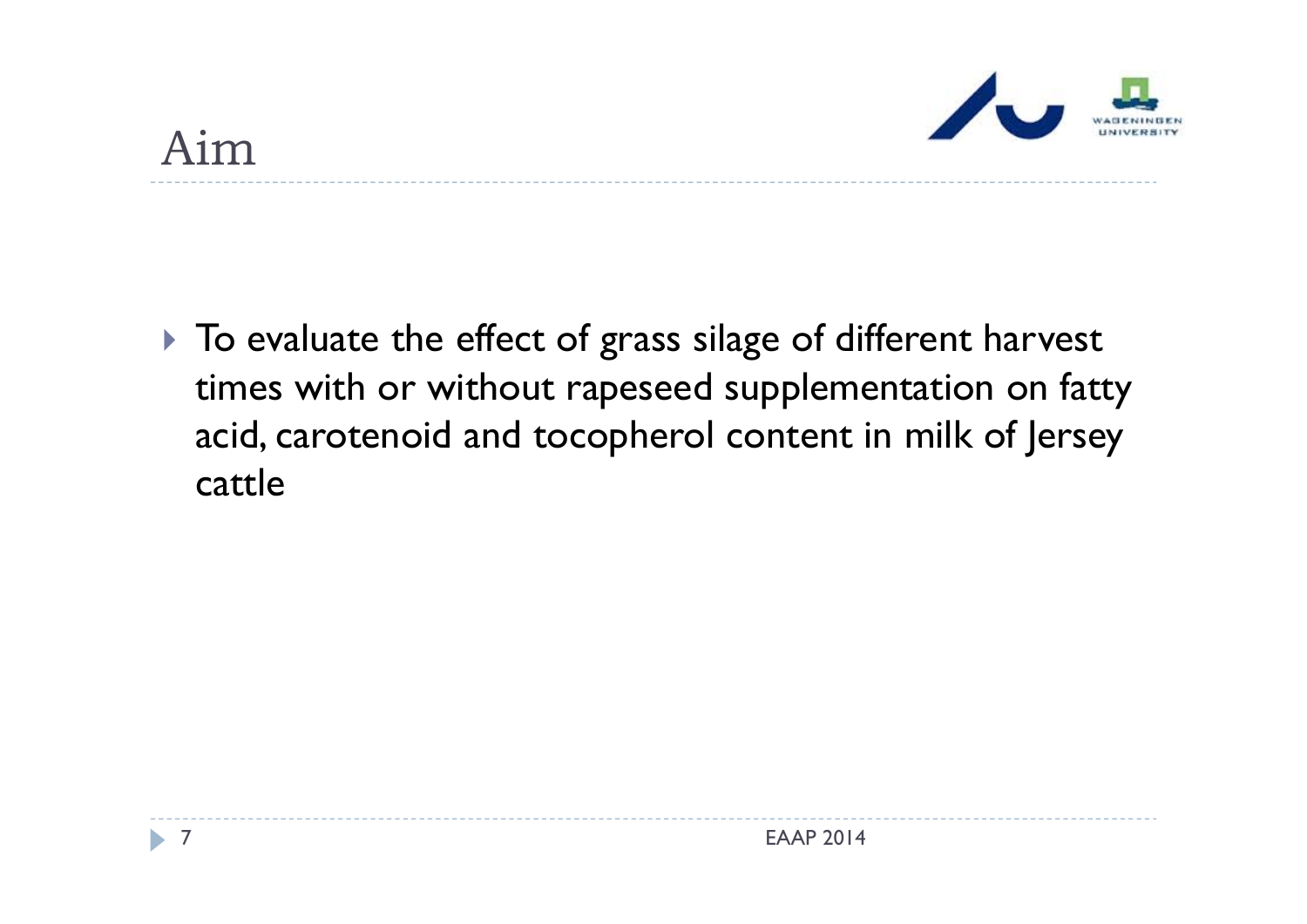

# Hypotheses

- Autumn grass compared with spring grass:
- • $\cdot$  less fibre & more FA  $\rightarrow$  lower biohydrogenation and higher UFA in milk
- $\bullet$ • ↑ leaves, ↑ carotenoids in silage and milk

- Supplementation with rapeseed:
- increased linolenic content in milk
- •• increased level of α-tocopherol in milk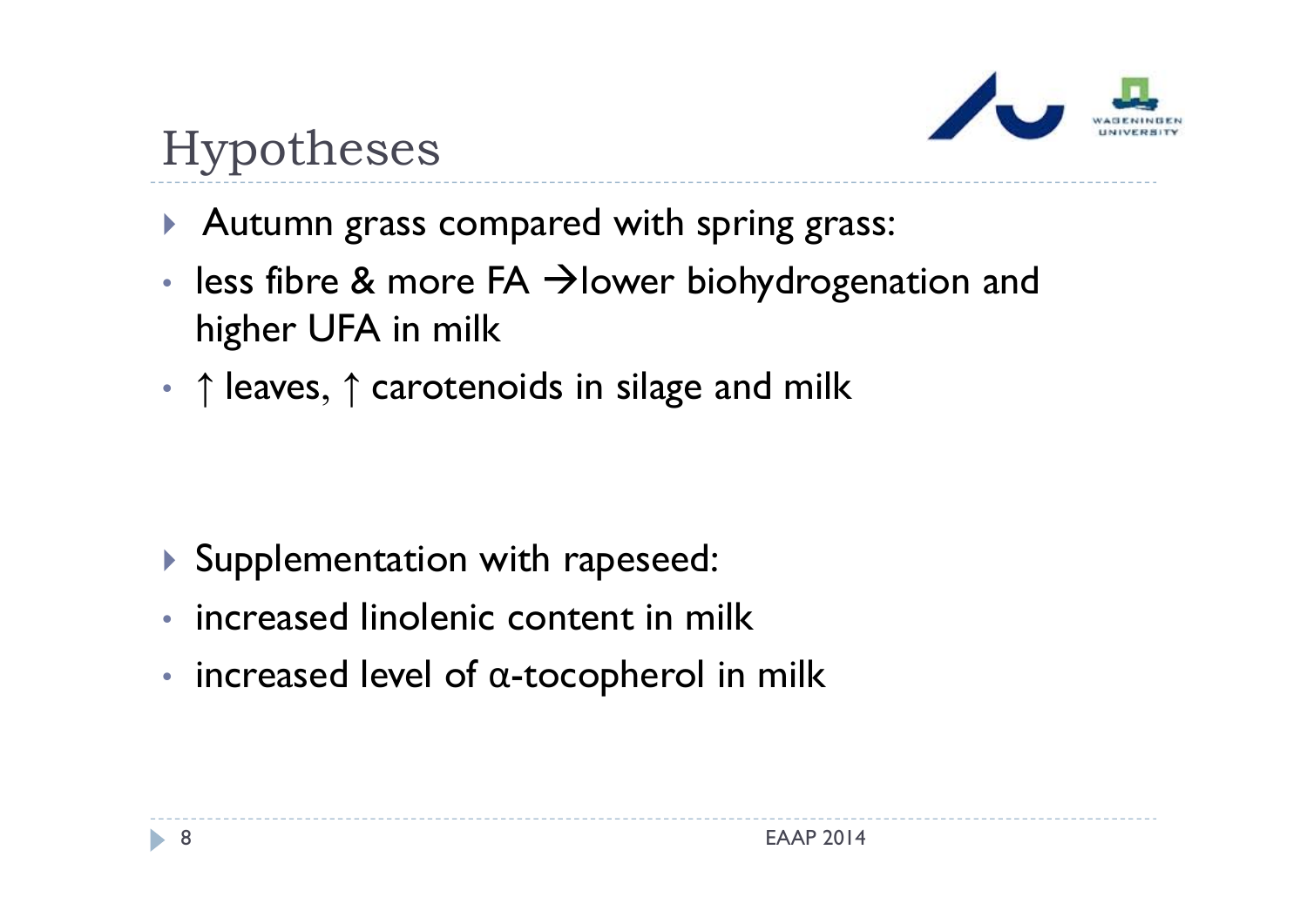

# Material and Methods

- 36 Jersey cows
- $\blacktriangleright$  4 treatments in a 4 X 4 Latin square design
- ▶ 4 periods of 3 weeks
- Grass silage: mixture of red and white clover & perennial ryegrass
- **Diets:**
- SGS-R0 = spring grass silage without rapeseed
- SGS-RI = spring grass silage with rapeseed
- •• AGS-R0 = autumn grass silage ( $3<sup>rd</sup>$  and  $4<sup>th</sup>$  regrowth) without rapeseed
- •• AGS-R1 = autumn grass silage  $(3<sup>rd</sup>$  and  $4<sup>th</sup>$  regrowth) with rapeseed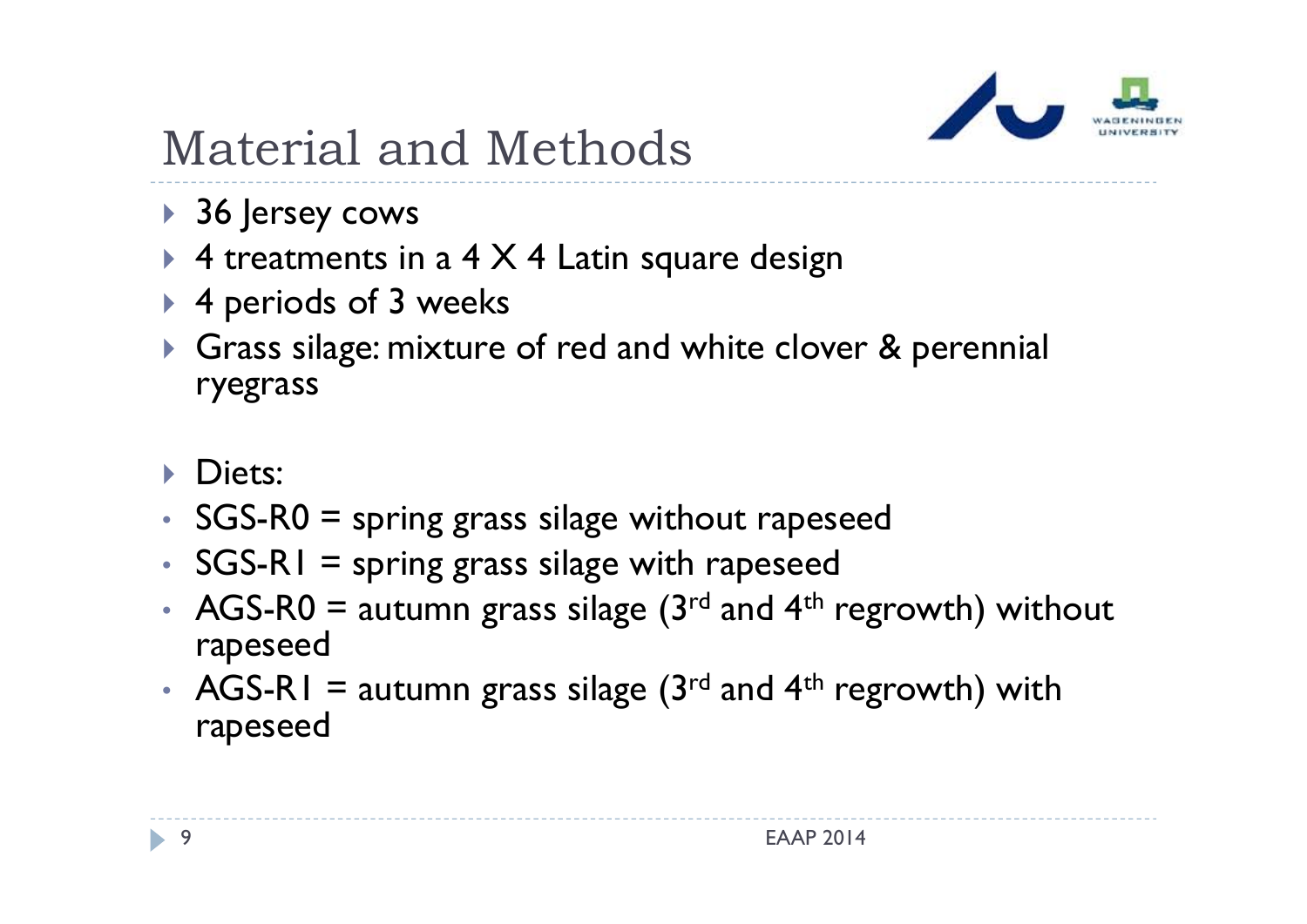

## Formulation of diets (% of DM)

|                                                        | <b>Treatments</b>  |          |                    |        |
|--------------------------------------------------------|--------------------|----------|--------------------|--------|
| Mixed ration                                           | SGS-R <sub>0</sub> | $SGS-R1$ | AGS-R <sub>0</sub> | AGS-R1 |
| $SGS^+$                                                | 66.0               | 63.7     |                    |        |
| AGS $3^{rd}$ regrowth <sup>1</sup>                     |                    |          | 33.0               | 32.0   |
| AGS $4^{th}$ regrowth <sup><math>\ddagger</math></sup> |                    |          | 33.0               | 32.0   |
| Barley                                                 | 18.0               | 17.3     | 18.0               | 17.3   |
| Rapeseed                                               |                    | 7.0      |                    | 7.0    |
| Rapeseed meal                                          | 9.0                | 5.2      | 9.0                | 5.2    |
| Beet pellets                                           | 6.0                | 6.0      | 6.0                | 6.0    |
| Feeding salt                                           | 0.2                | 0.2      | 0.2                | 0.2    |
| Mineral mix                                            | 0.9                | 0.9      | 0.9                | 0.9    |
| Expected intake (kg                                    |                    |          |                    |        |
| DM/day)                                                |                    |          |                    |        |
| Mixed ration                                           | 19.2               | 20.0     | 19.2               | 20.0   |
| Concentrate in AMS <sup>§</sup>                        | 25                 | 2.5      | 2.5                | 25     |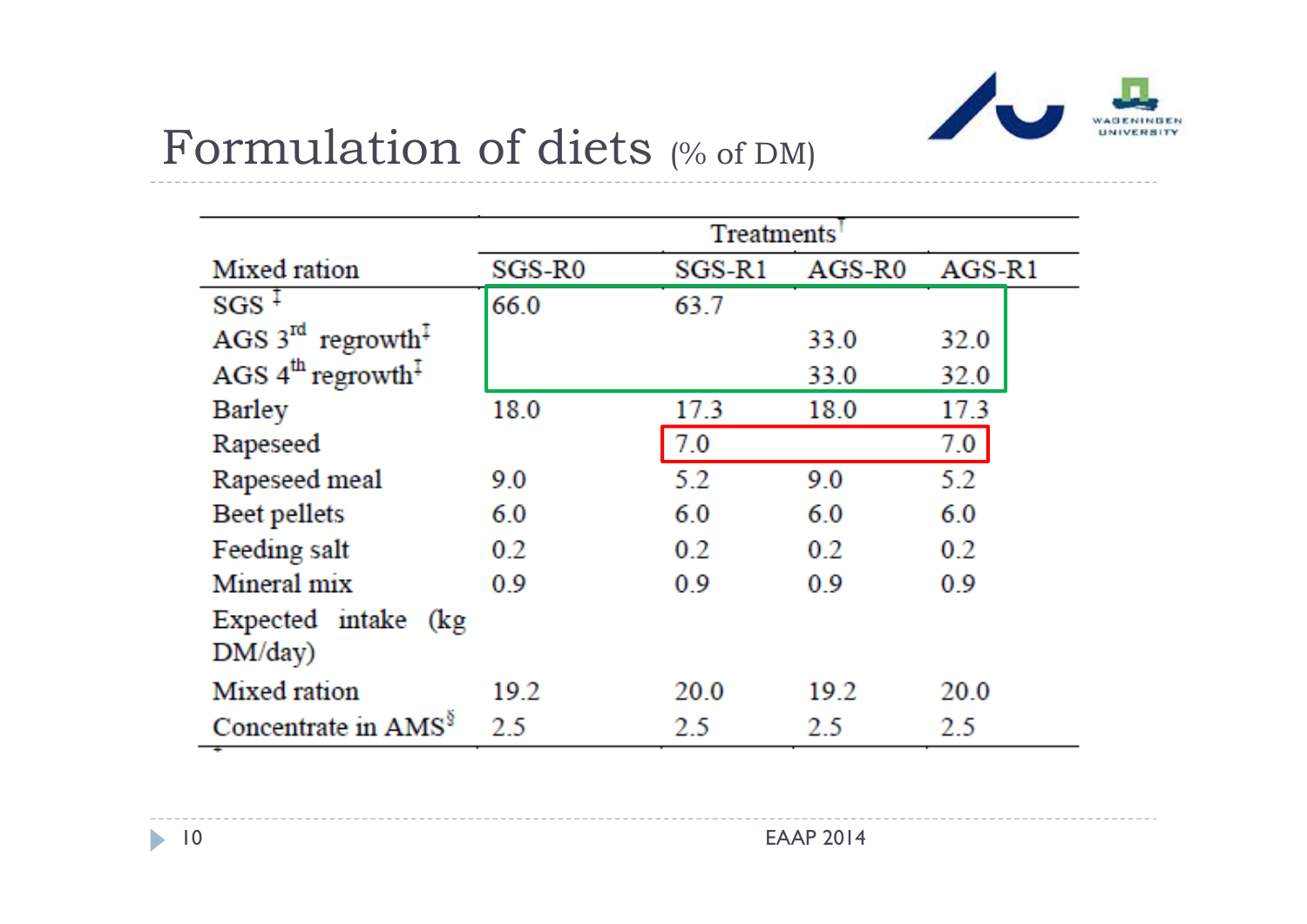



# Results



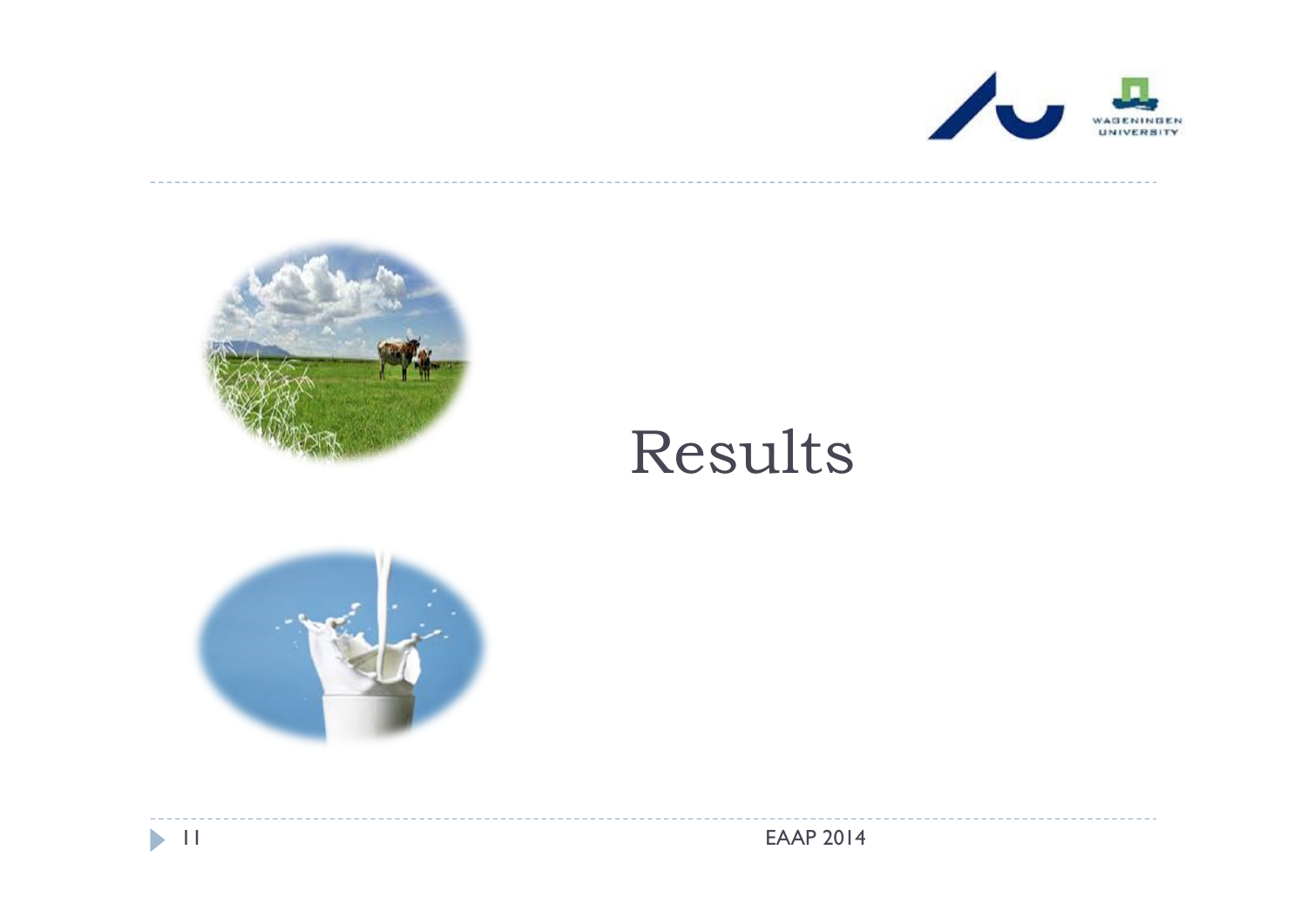# Milk production & Chemical composition

|                        | SGS-RO | SGS-RI | AGS-R0 | AGS-RI |
|------------------------|--------|--------|--------|--------|
| $DMI$ (kg)             | 16.7   | 16.6   | 16.7   | 16.9   |
| <b>ECM</b>             | 28.9   | 28.8   | 28.6   | 28.7   |
| Crude fat<br>(g/kg DM) | 38     | 64     | 38     | 64     |
| Crude<br>protein       | 185    | 181    | 209    | 204    |
| <b>NDF</b>             | 308    | 302    | 282    | 277    |

### ▶ ECM was affected by feeding treatments

DMI: dry matter intake ECM: energy corrected milk NDF: neutral detergent fibre

 $\blacktriangleright$  12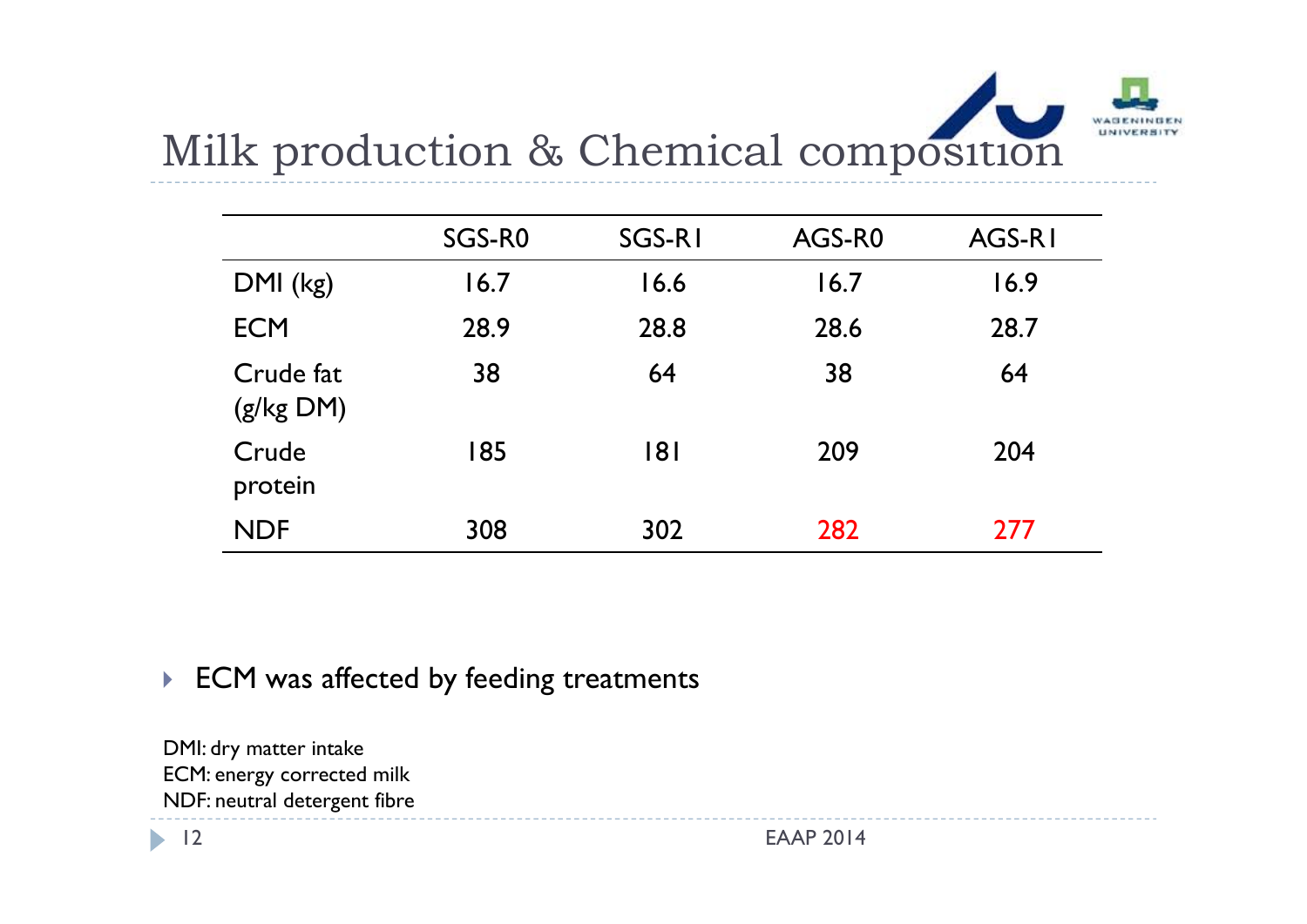

# FA composition of feed (g/kg of DM)

|            | Rapeseed | <b>SGS</b> | AGS $(3^{rd}+4^{th})$<br>regrowth) |
|------------|----------|------------|------------------------------------|
| CI6:0      | 20.7     | 4.0        | 4.65                               |
| C18:0      | 7.3      | 0.4        | 0.5                                |
| C18:1 cis9 | 253.4    | 0.4        | 0.5                                |
| CI8:2n6    | 92.1     | 3.8        | 4.4                                |
| CI8:3n3    | 52.7     | 18.7       | 24.4                               |

 $\checkmark$  Rapeseed: higher oleic content

 $\checkmark$  AGS: highest FA composition than SGS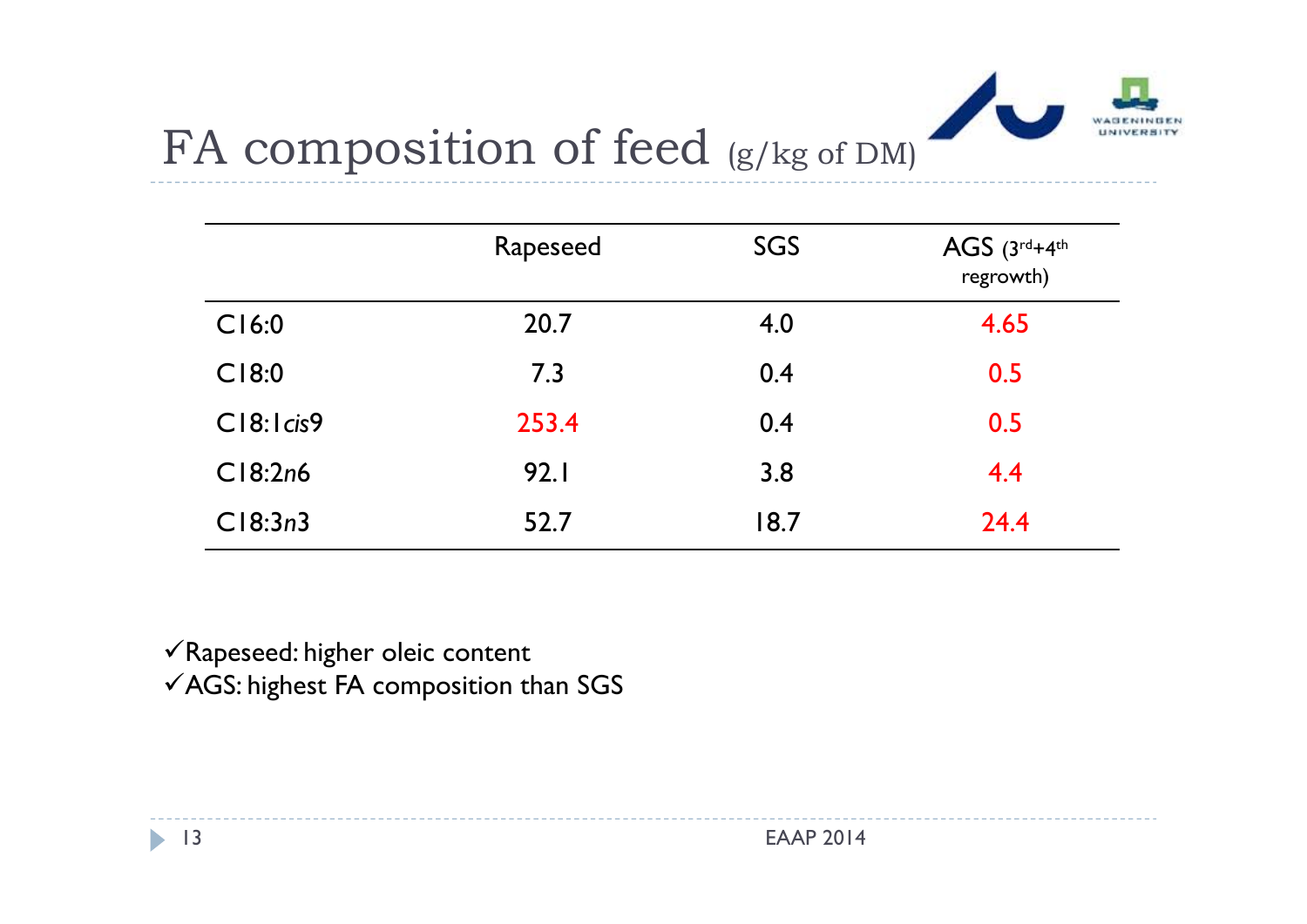# Effect of feeding on milk FA composition (g/kg of FA)



| <b>Treatments</b>                                                                                  |                 |                 |                  |                 |         |         |  |
|----------------------------------------------------------------------------------------------------|-----------------|-----------------|------------------|-----------------|---------|---------|--|
|                                                                                                    | GS              |                 |                  | R               |         | P-value |  |
|                                                                                                    | S               | $\mathsf{A}$    | $\boldsymbol{0}$ |                 | GS      | R       |  |
| CI2:0                                                                                              | $42.8 \pm 0.7$  | $41.8 \pm 0.7$  | $45.3 \pm 0.7$   | $39.3 \pm 0.7$  | 0.162   | < 0.001 |  |
| CI4:0                                                                                              | $107.4 \pm 1.2$ | $107.4 \pm 1.2$ | $111.0 \pm 1.2$  | $103.8 \pm 1.2$ | 0.988   | < 0.001 |  |
| CI6:0                                                                                              | $311.2 \pm 3.8$ | $295.9 \pm 3.6$ | $327.4 \pm 3.7$  | $279.7 \pm 3.7$ | < 0.001 | < 0.001 |  |
| C18:0                                                                                              | $112.3 \pm 1.8$ | $115.7 \pm 1.7$ | $94.9 \pm 1.7$   | $133.0 \pm 1.7$ | 0.141   | < 0.001 |  |
| C18:1 cis9                                                                                         | $168.7 \pm 3.3$ | $180.4 \pm 3.2$ | $160.9 \pm 3.2$  | $188.2 \pm 3.2$ | 0.001   | < 0.001 |  |
| C18:2n6                                                                                            | $13.9 \pm 0.2$  | $14.5 \pm 0.2$  | $14.5 \pm 0.2$   | $13.9 \pm 0.2$  | 0.033   | 0.029   |  |
| Cl8:3n3                                                                                            | $7.8 \pm 0.1$   | $9.3 \pm 0.1$   | $8.6 \pm 0.1$    | $8.6 \pm 0.1$   | < 0.001 | 0.972   |  |
| CLAcis9trans                                                                                       | $5.7 \pm 0.2$   | $5.2 \pm 0.2$   | $5.5 \pm 0.2$    | $5.5 \pm 0.2$   | 0.128   | 0.983   |  |
| <b>EAAP 2014</b><br>$\blacktriangleright$<br> 4<br>Note: results are mean ± standard error of mean |                 |                 |                  |                 |         |         |  |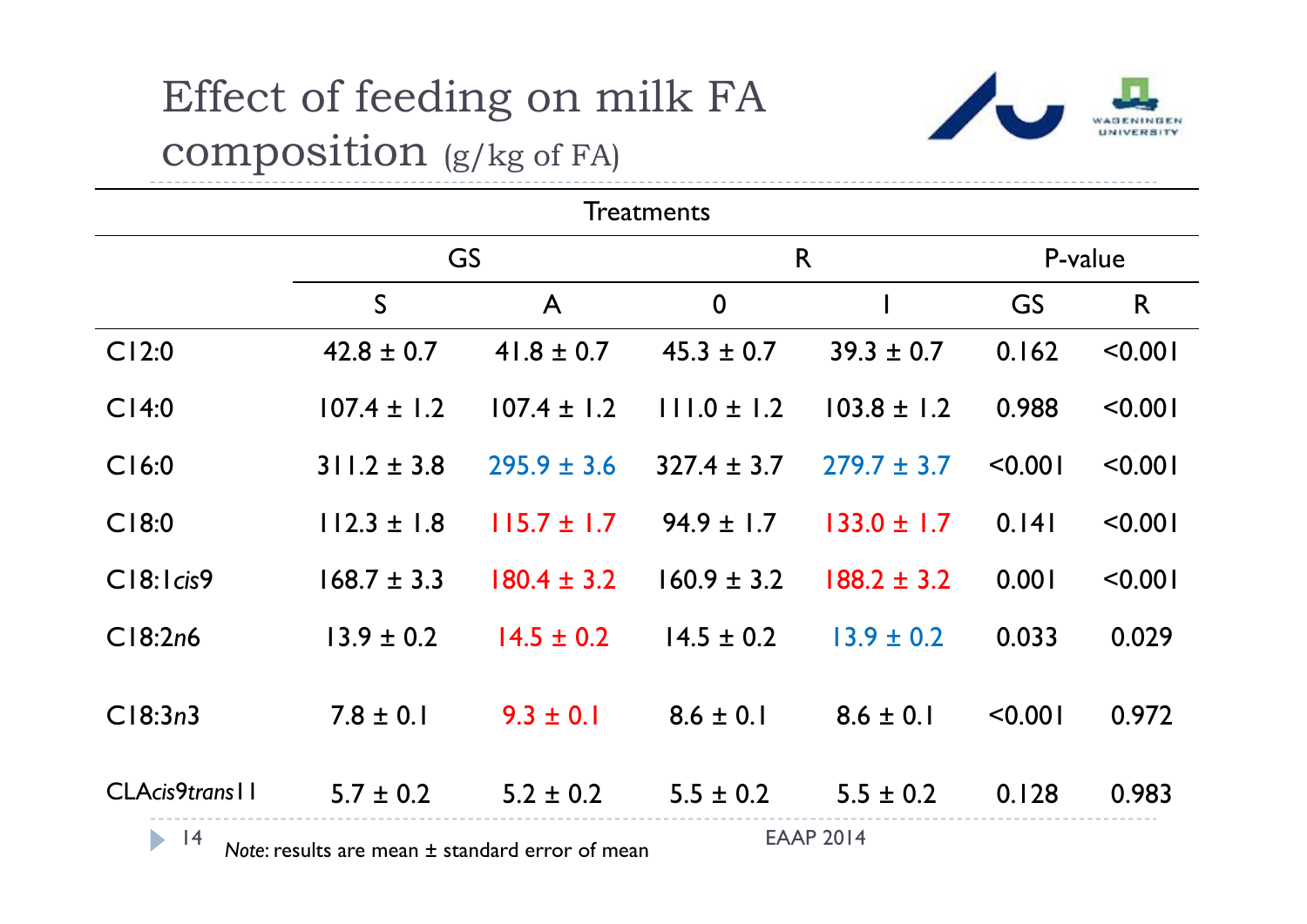

# FA recovery from feed to milk (g/g)

| <b>Treatments</b> |                 |                 |                 |                 |         |         |  |
|-------------------|-----------------|-----------------|-----------------|-----------------|---------|---------|--|
|                   | GS              |                 |                 | R               |         | P-value |  |
|                   |                 | Α               | $\bf{0}$        |                 | GS      | R       |  |
| CI6:0             | $4.38 \pm 0.09$ | $3.82 \pm 0.09$ | $4.39 \pm 0.09$ | $3.82 \pm 0.09$ | < 0.001 | < 0.001 |  |
| CI8:2n6           | $0.11 \pm 0.03$ | $0.11 \pm 0.03$ | $0.11 \pm 0.03$ | $0.11 \pm 0.03$ | 0.49    | 0.81    |  |
| CI8:3n3           | $0.04 \pm 0.02$ | $0.05 \pm 0.01$ | $0.04 \pm 0.02$ | $0.05 \pm 0.02$ | 0.001   | 0.57    |  |

- •AGS and rapeseed in the diet:
- Higher recovery of C18:3 *n* 3
- Lower *de novo* synthesis of C16:0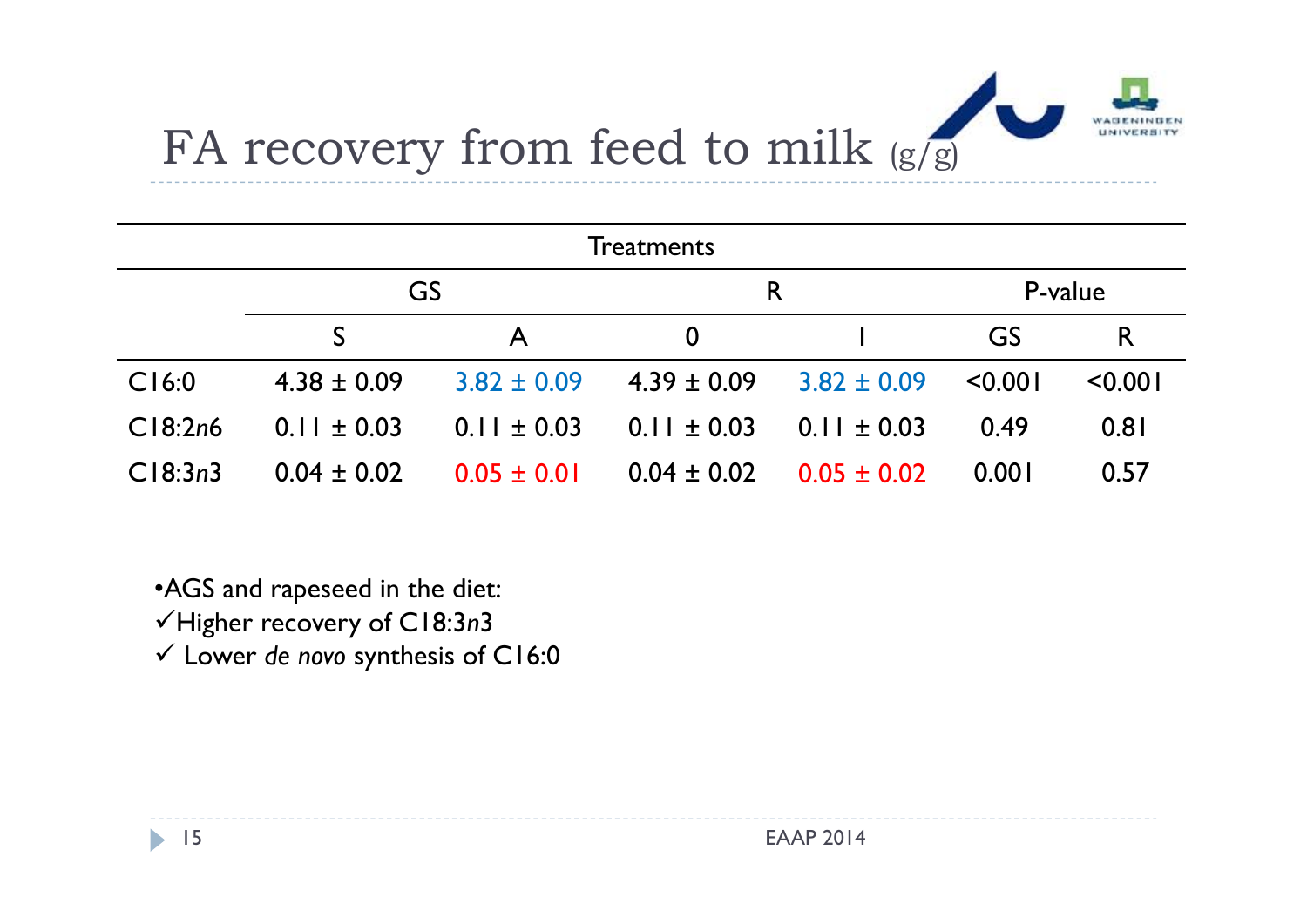

|                      | Rapeseed | SGS   | AGS $(3^{rd}+4^{th})$<br>regrowth) |
|----------------------|----------|-------|------------------------------------|
| $\alpha$ -tocopherol | 56.2     | 91.2  | 54.7                               |
| γ-tocopherol         | 23.3     | 21.4  | 21.85                              |
| Lutein               | 6.4      | 334.4 | 386.8                              |
| Zeaxanthin           |          | 99.7  | 129.0                              |
| $\beta$ -carotene    | 0.8      | 268.2 | 249.I                              |

•AGS compared to SGS: Lower <sup>α</sup>-tocopherol  $\checkmark$ Higher carotenoids

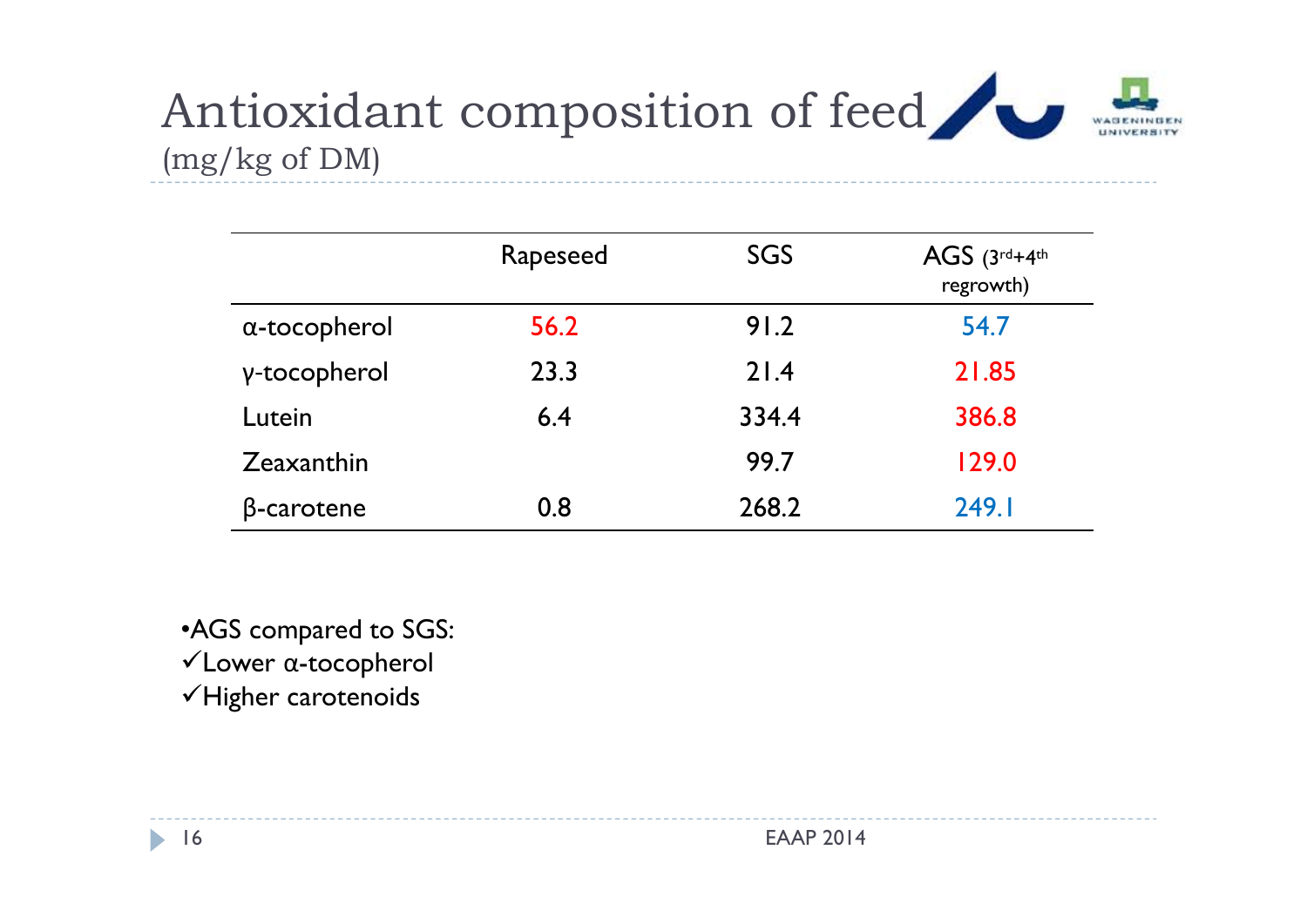

| <b>Treatments</b>    |  |              |                                                                           |  |           |              |  |
|----------------------|--|--------------|---------------------------------------------------------------------------|--|-----------|--------------|--|
|                      |  | GS           |                                                                           |  |           | P-value      |  |
|                      |  | $\mathbf{A}$ | $\bf{0}$                                                                  |  | <b>GS</b> |              |  |
| $\alpha$ -tocopherol |  |              | $31.74 \pm 1.12$ $28.69 \pm 1.08$ $28.80 \pm 1.11$ $31.63 \pm 1.10$ 0.007 |  |           | 0.012        |  |
| $\beta$ -carotene    |  |              | $22.02 \pm 1.13$ $24.38 \pm 1.15$ $24.57 \pm 1.13$ $21.83 \pm 1.12$ 0.003 |  |           | $\leq 0.001$ |  |

•AGS:Lower α‐tocopherol Higher β‐carotene

•Rapeseed: Higher α‐tocopherol Lower β‐carotene

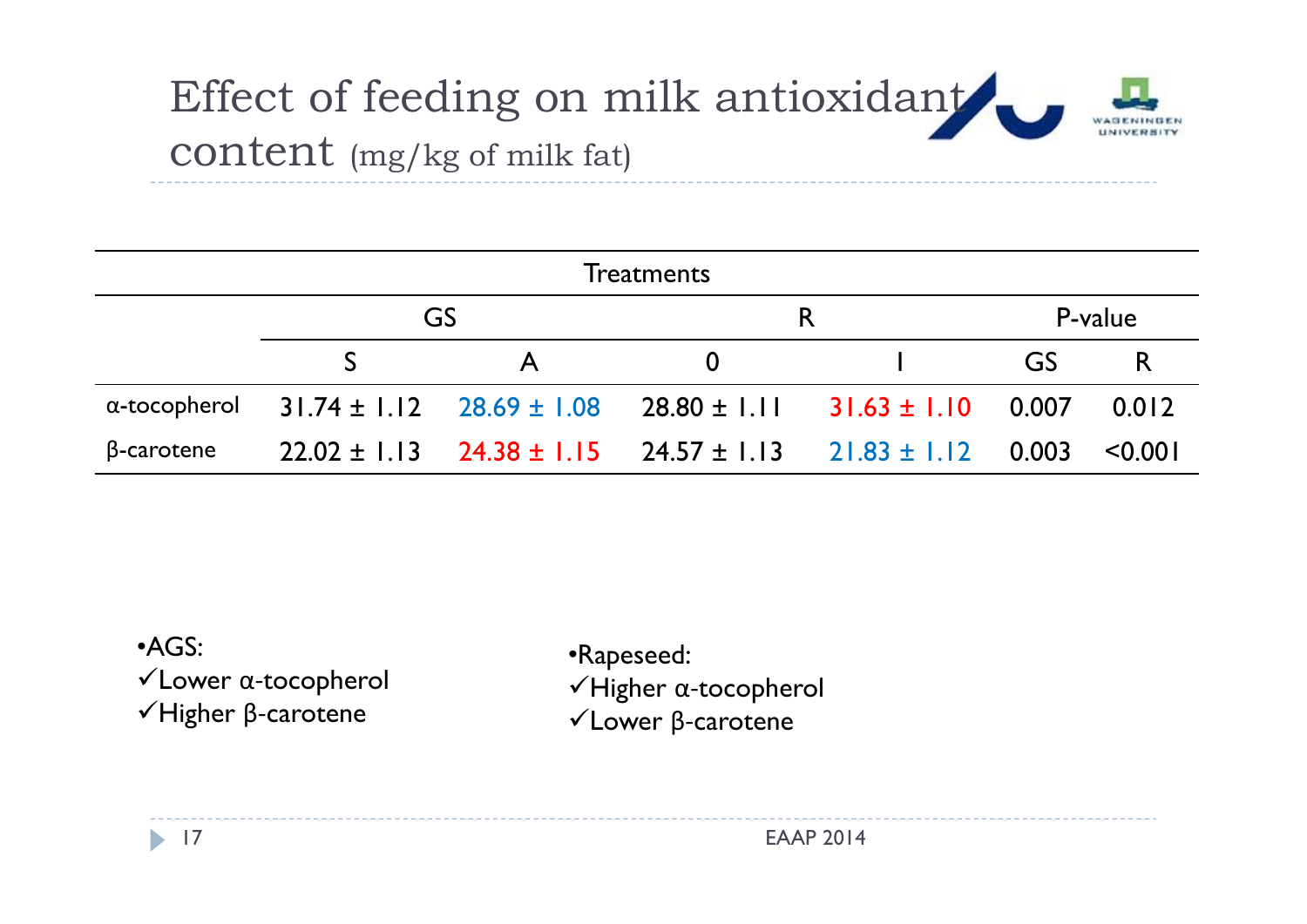



# Discussion



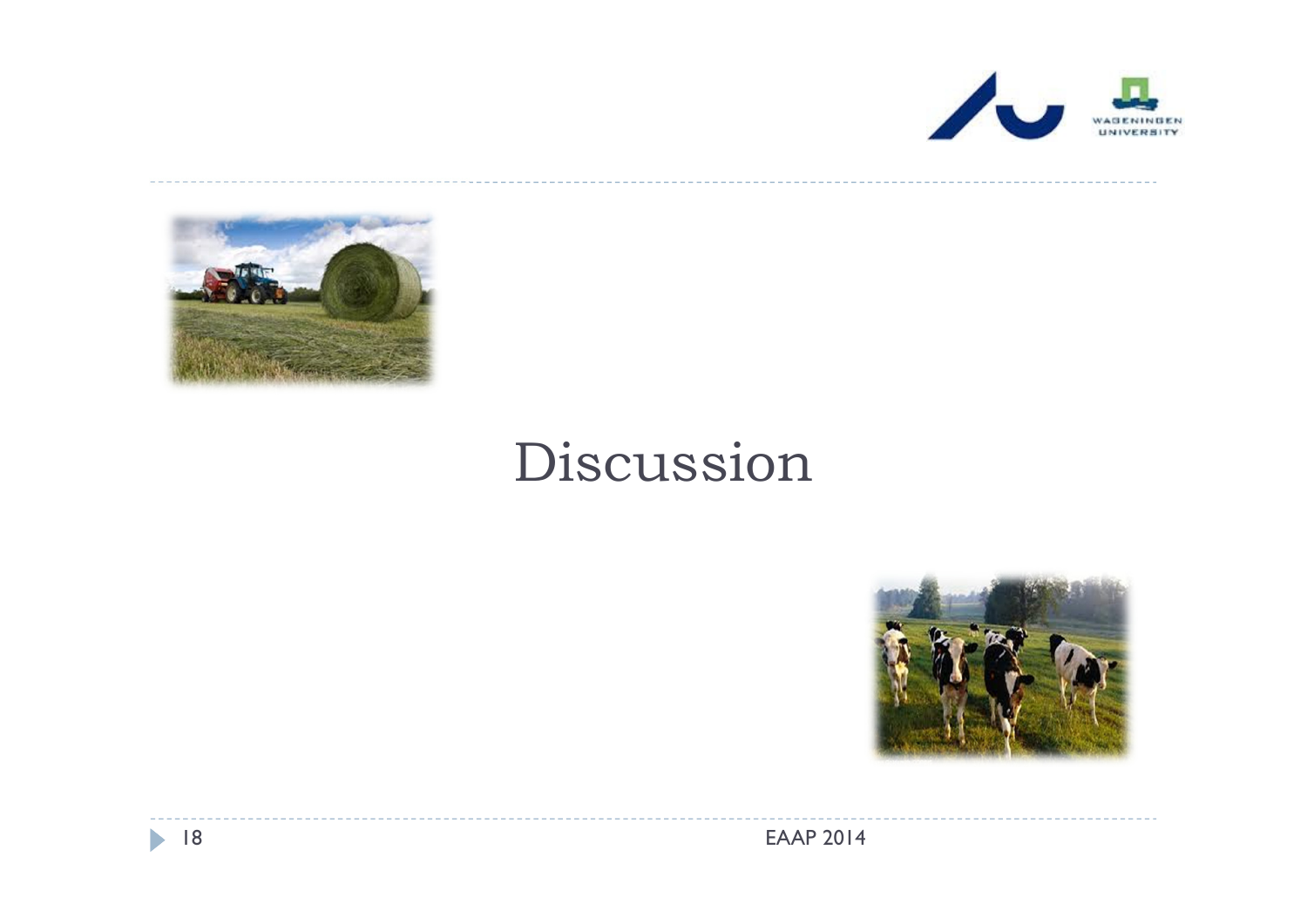# FA content of grass silage of different cuts



Earlier findings:

| Study                   | <b>Cutting dates</b>       | Autumn VS Summer grass                          |
|-------------------------|----------------------------|-------------------------------------------------|
| This study              | May, September,<br>October | $\uparrow$ C16:0, C18:0, C18:1,<br>C18:2, C18:3 |
| Dewhurst et al.<br>2001 | July, October              | ↑ C16:0, C18:1, C18:2, C18:3                    |
| Elgersma et al. 2003    | June, September            | 个C16:0, C18:2<br>$\downarrow$ CI8:I, CI8:3      |

Similar results with Dewhurst *et al*. (2001)

 $\checkmark$  In contrast with the results of Elgersma *et al.* (2003)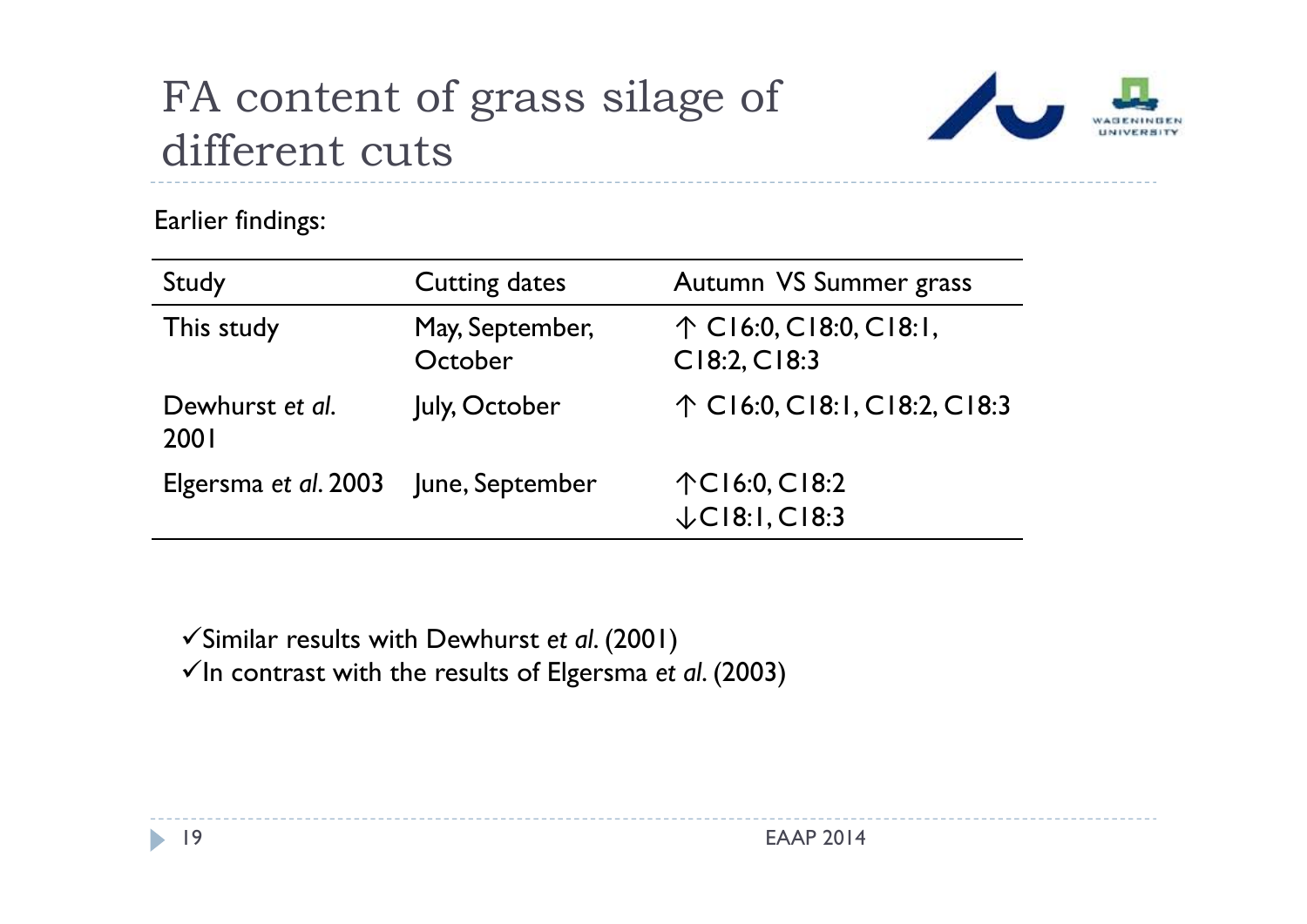# Antioxidant content of grass silage of different cuts

Earlier findings (in mg/kg DM):

| Study                   | $\beta$ -carotene | Lutein    | $\alpha$ -tocopherol |
|-------------------------|-------------------|-----------|----------------------|
| This study              | 172 - 326         | 334 - 395 | $24 - 91$            |
| Larsen et al.<br>2012   | 150               | 509       | 28                   |
| Elgersma et<br>al. 2013 | 48                | 195       | 39                   |

Similar results with Larsen *et al.* (2012)

Differences with results of Elgersma *et al. (*2013)

 $\checkmark$  Difference in studies:

‒fresh grass with white clover

-method of determination (?)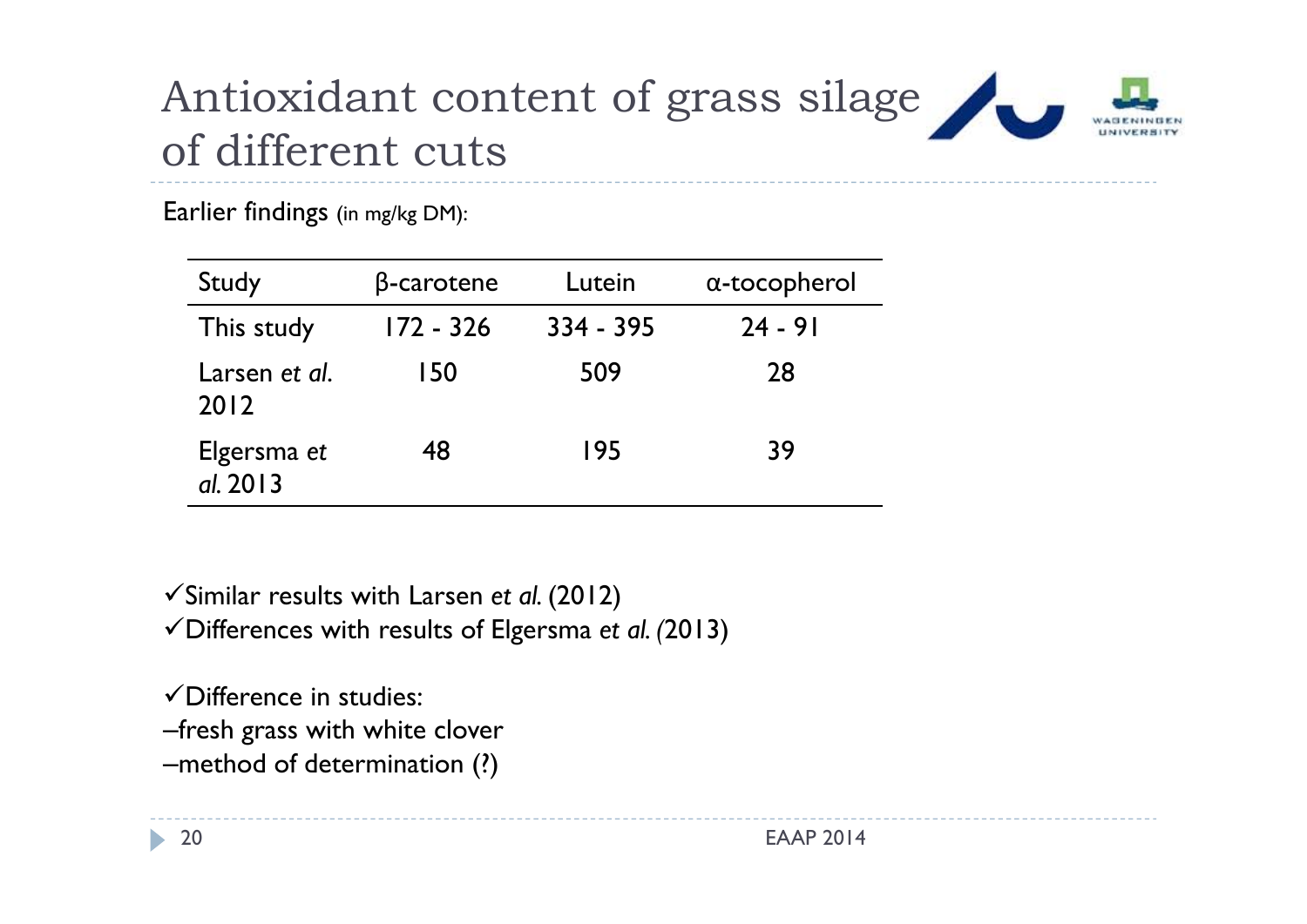

# Recovery of FA

- Larsen *et al*. (2012): ↓ recoveries of C18:2*n*6 and C18:3*n*3 when these fatty acids  $\uparrow$
- Present study: ↑ recovery of C18:3*n*3 with rapeseed
	- $\blacktriangleright$  Higher inclusion of oilseeds leads to lower biohydrogenation rate
- ▶ C18:3*n*3 from linseed and grass silage VS from rapeseed and grass silage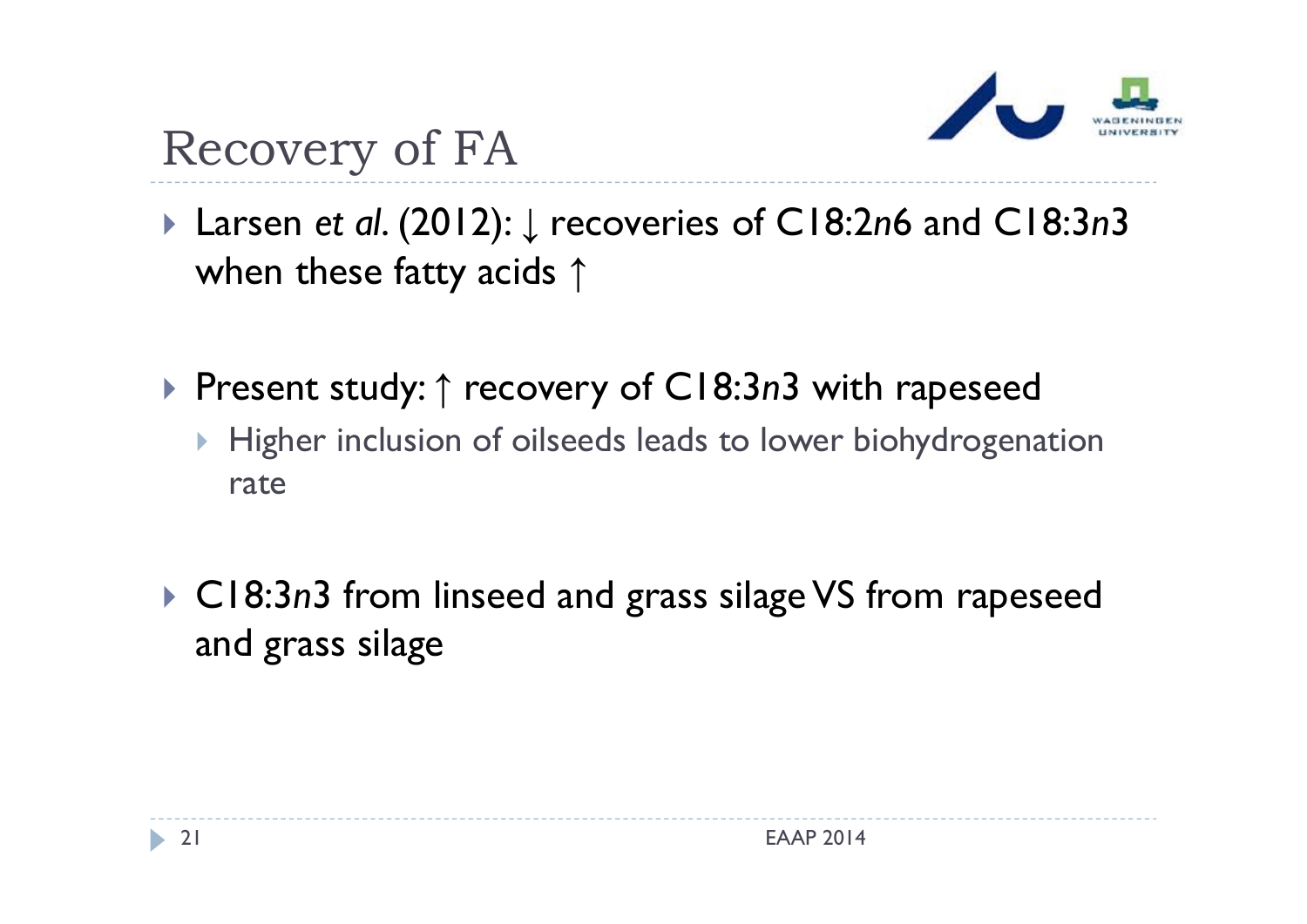

## Conclusions

- AGS and rapeseed:
- •• ↓ C16:0 in milk
- •↑ C18:0, C18:1*cis*9, C18:2*n*6, C18:3*n*3 in milk
- •↓ biohydrogenation rate of C18:3*n*3
- •• ↑α-tocopherol & β-carotene in milk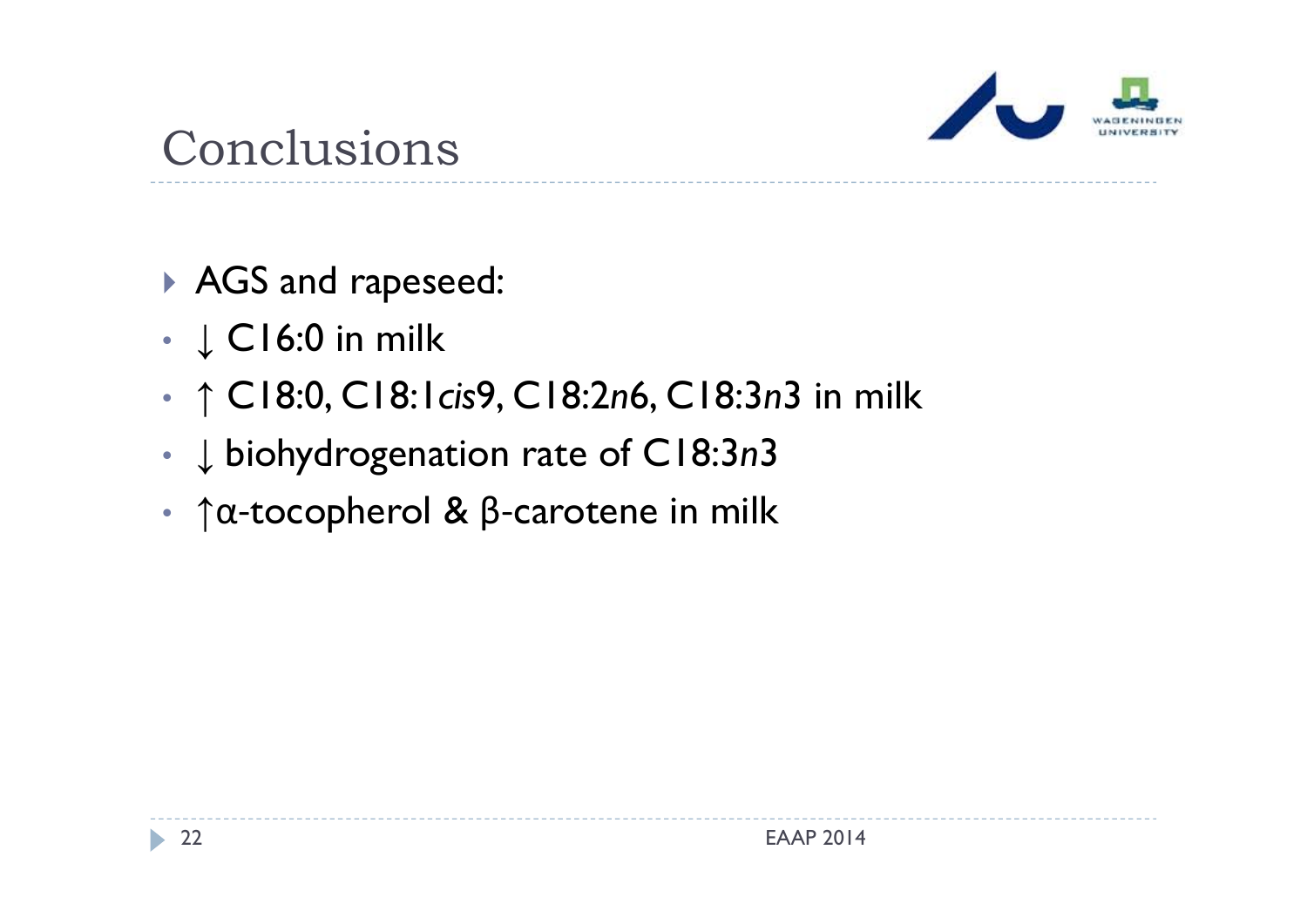

# Conclusions (2)

 manipulation of the forage harvest time and oilseed inclusion can alter milk composition

- enhance MUFA and PUFA concentrations in milk
- positively affect the oxidative stability of milk and improve nutritional quality of milk